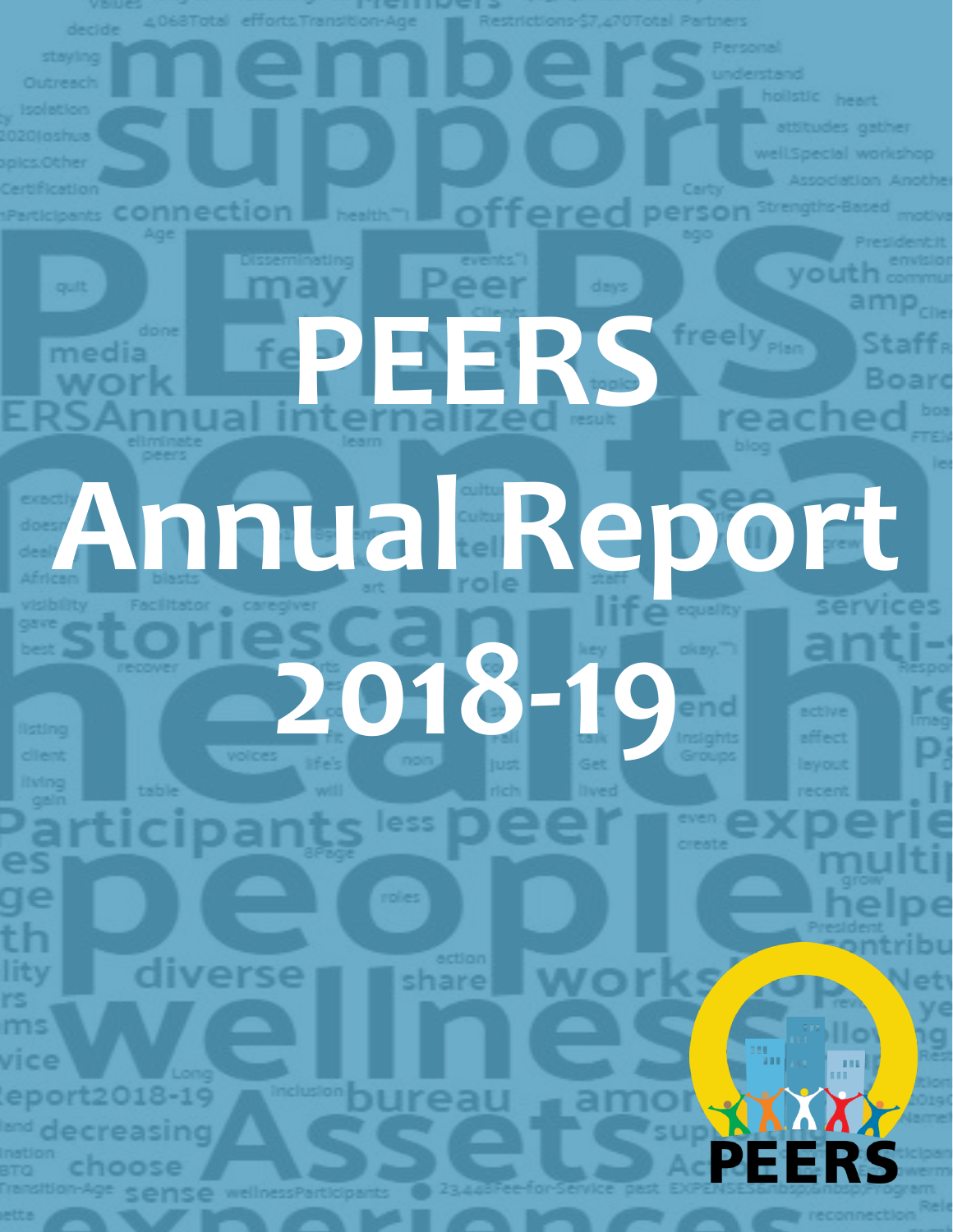

Dear Friends:

With this report, we celebrate the many steps we have taken toward a world where all people with mental health experiences are valued and supported in their recovery journey. During the 2018-19 year, PEERS reached more than 1,850 people with culturally rich, peer-run mental health programs.

Our **peer support and wellness** programs are the core of what we do. Through ongoing support groups such as the Wellness Recovery Action

Plan (WRAP®) and other peer-led groups, we have witnessed more participants take charge of their own wellness. Participants report that our programs have helped them to better understand their mental health and wellness; decreased stigma by normalizing the experience of mental health challenges; and helped them to develop a sense of collective agency, which is related to empowerment, social inclusion, and hope.

We started a new two-year Everyone Counts Campaign to **eliminate mental health stigma** in the African American community. Our goal is to respond to the unique needs of this diverse community, whose health and wellness are severely affected by historical trauma as well as the daily stressors, and exposure to racism, discrimination and oppression African Americans face. During the planning phase for this campaign, we formed an advisory group of African Americans, conducted focus groups across three generations (youth, adults, and elders), adapted a support group curriculum, and identified a sector to target with anti-stigma interventions (media). One intervention was reaching the public with messages destigmatizing mental health challenges in the African American community through appearances on KBLX and KPFA.

**Developing leadership** among people with mental health experiences is a key aspect of modeling hope and recovery, challenging stigma, and advancing equity. To that end, we increased membership in our Lift Every Voice and Speak speakers' bureau to 30 active members. Members describe the group as "a speakers' bureau for healers," and "a healing community that helps spread hope." One member of the speakers' bureau described the impact of her participation this way: "I am speaking in a voice I didn't know I had." PEERS also participates in and provides leadership to the broader mental health consumer movement. This year, members of our staff presented at conferences including Alternatives, Peerpocalypse, CASRA, the Western Recovery Conference, Millenials in Mental Health, the Association of Black Psychologists Convention, and the annual conference of the Alameda County Pool of Consumer Champions.

Although we have made great progress this year, there is still much work to be done. Given our current political and social landscape and the number of unserved, under-served, and inappropriately served people, the need for mental health support is at an all-time high. Our goal is to deepen and broaden our reach in raising awareness about mental health issues, the impact of stigma, and sharing tools and resources for recovery to the most vulnerable populations – our peers.

Vanetta Johnson Executive Director, PEERS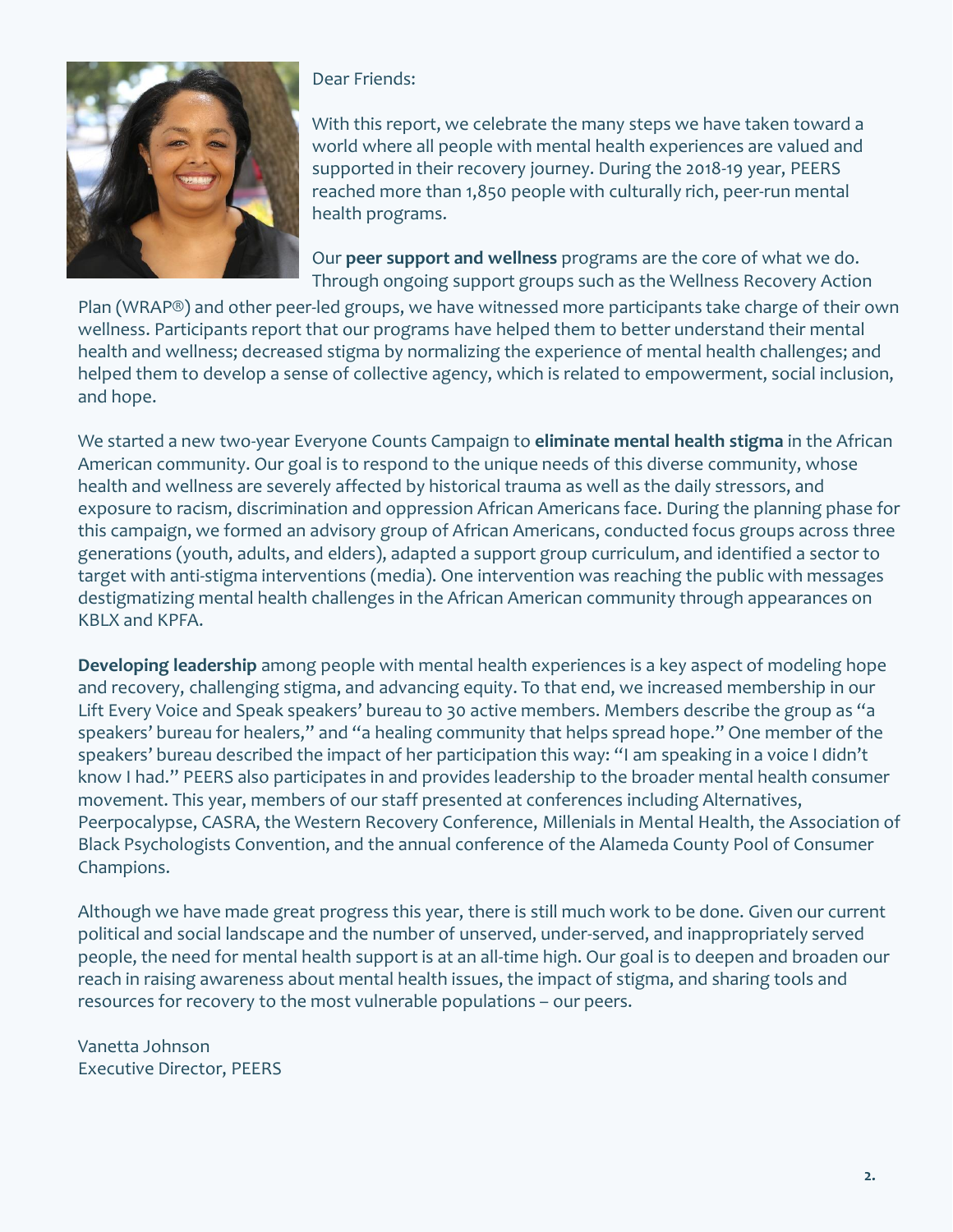#### **From Our Board President:**

It is indeed an honor to share with our community the recent highlights of PEERS' work to end the stigma around mental health and promote wellness through peer support and culturally-attuned services.



PEERS' mission is close to my heart. I myself am a long-term recovered person, key supporter and past caregiver of a family member with mental health challenges, as well as a mental health services professional of 17 years. Nearly 15 years ago, I was introduced to and moved by PEERS' work and service culture, which is based on equality, acceptance, and wellness.

My service to PEERS is greatly motivated and inspired by PEERS' commitment to inclusion, integrity, and diversity -- the fostering of leadership and meaningful roles for all people, including people of color with lived experience. PEERS' staff and board are living proof that recovery is impactful, powerful, communal, diverse, holistic, achievable, and – yes – fun!

Joshua Paulos President, PEERS Board of Directors

### **BOARD OF DIRECTORS as of February 2020**

Jannelle Carty • Shannon Flanagan • Kesha Hackett • Marie Garrido · Yvonne McGough · Joshua Paulos • Matthew Wood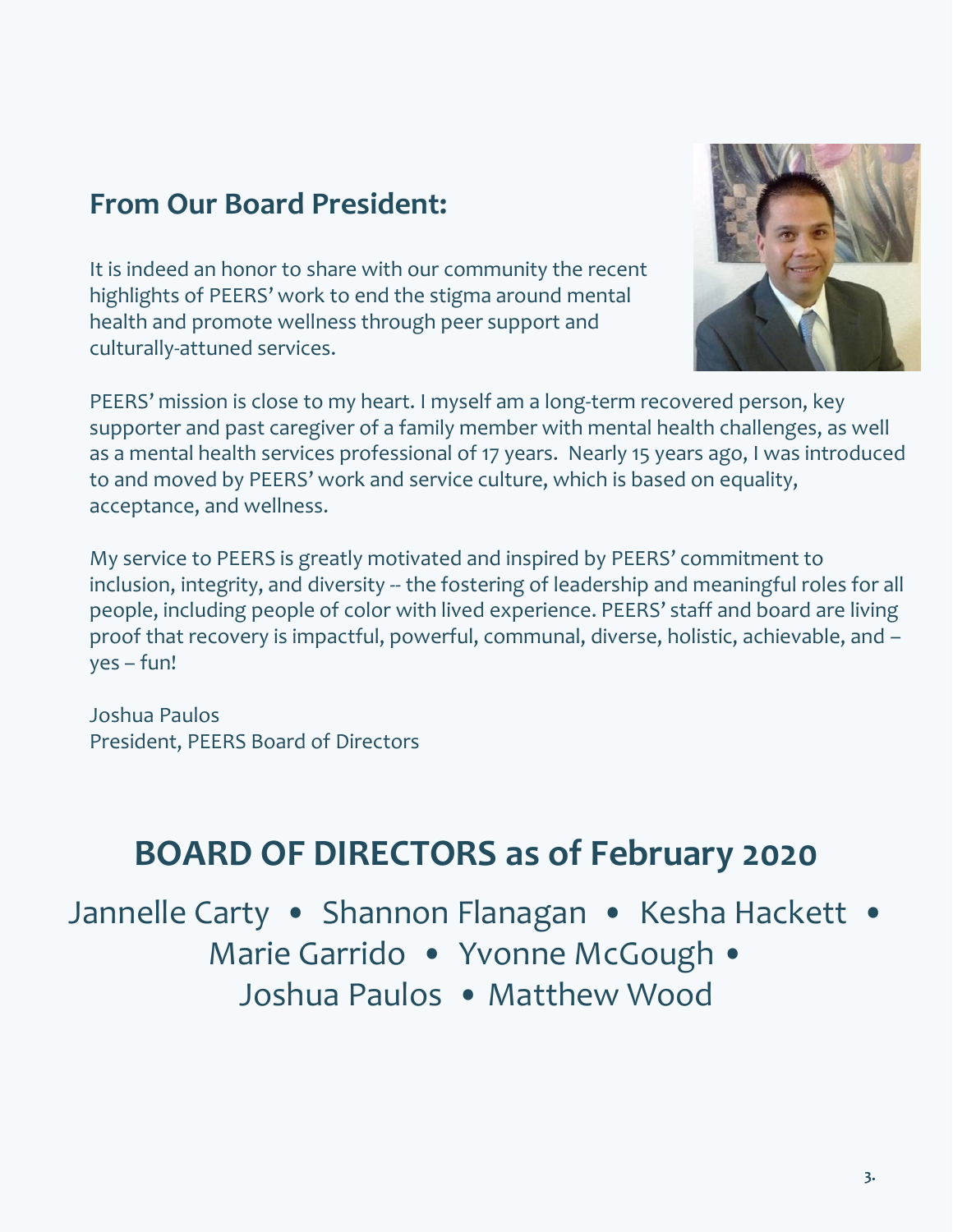### **PEERS Mission**

PEERS is a diverse community of people with mental health experiences. Our mission is to promote innovative peer-based wellness strategies. We create culturally rich, community-based mental health programs that honor diverse experiences and eliminate stigma and discrimination.



### **PEERS Vision**



We envision a world where people can freely choose among many mental health options that address the needs of the whole person. We see a future where people with mental health experiences are valued for their essential contributions to society.

### **PEERS Values**

Hope • Collaboration • Strengths-Based • Cultural Responsiveness • Lived Experience • Peer Support • Social Inclusion • Self-Determination • Empowerment • Personal Responsibility **4.**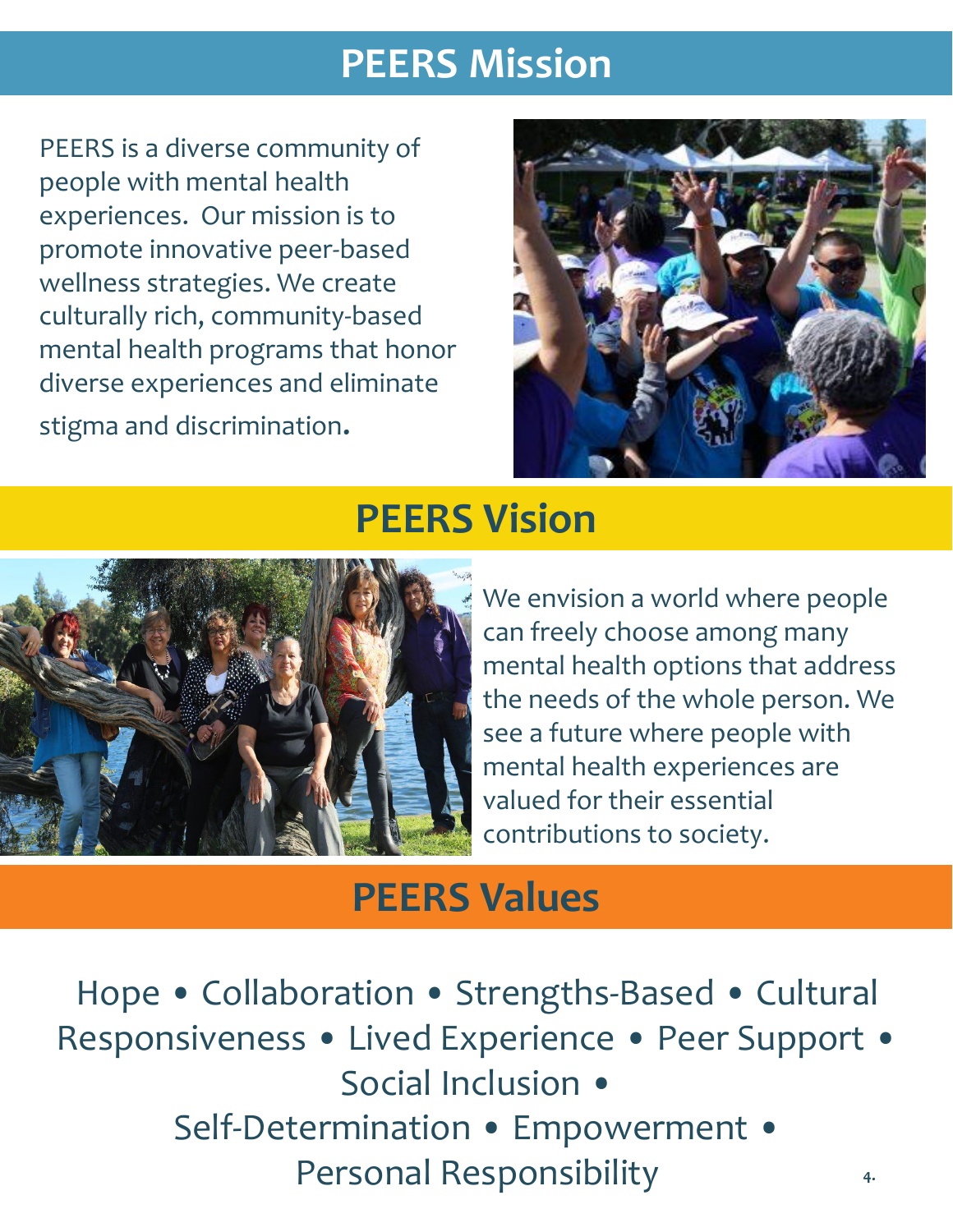### **2018-19 Snapshot: By the Numbers**

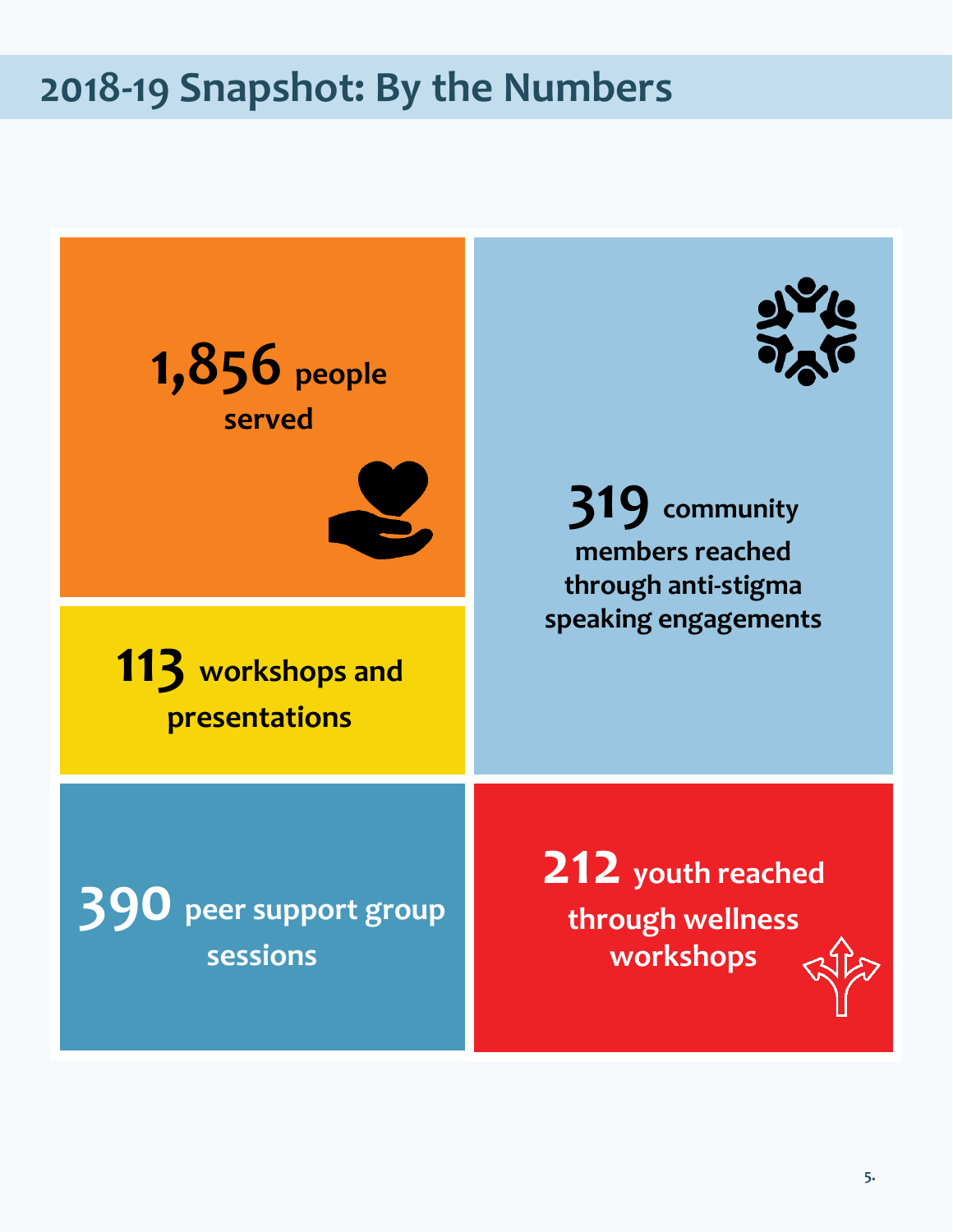### **2018-19 Snapshot: PEERS Participants**



### **Race/Ethnicity**

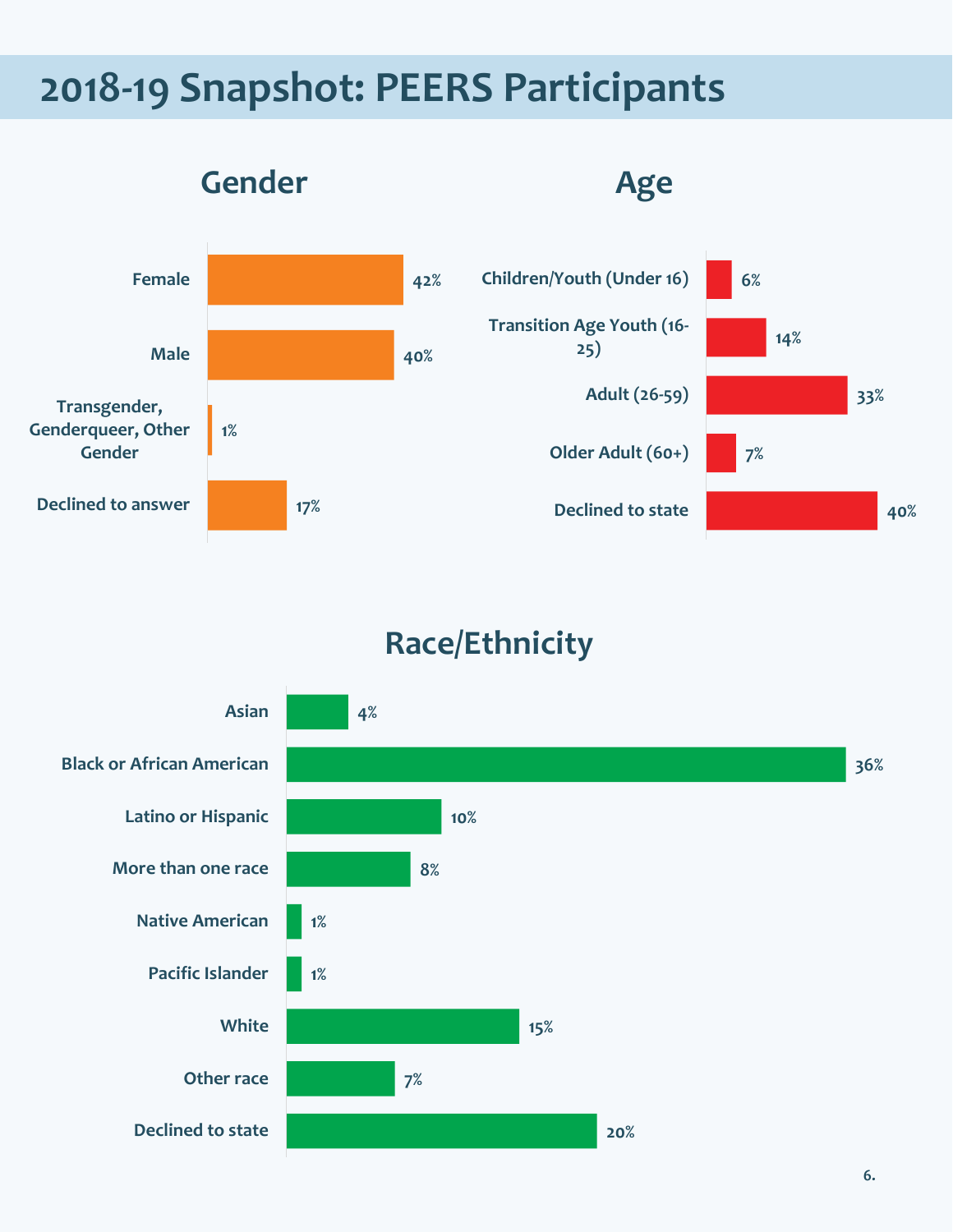### **Where We're Going in the Long Term**



**Participants experience increased wellness**



**People can freely choose among many mental health options that address the needs of the whole person**



**People with mental health experiences are valued for their essential contributions to society**

### **How We're Going to Get There**



**Participants increase sense of hope, empowerment, and connection to community p. 8**



**Participants have greater awareness that they have multiple options for supporting their wellness**



**Participants experience less internalized stigma p. 10**



**Community members' perceptions of people with mental health experiences improve, decreasing stigma and discrimination**

**p. 11**

**p. 9**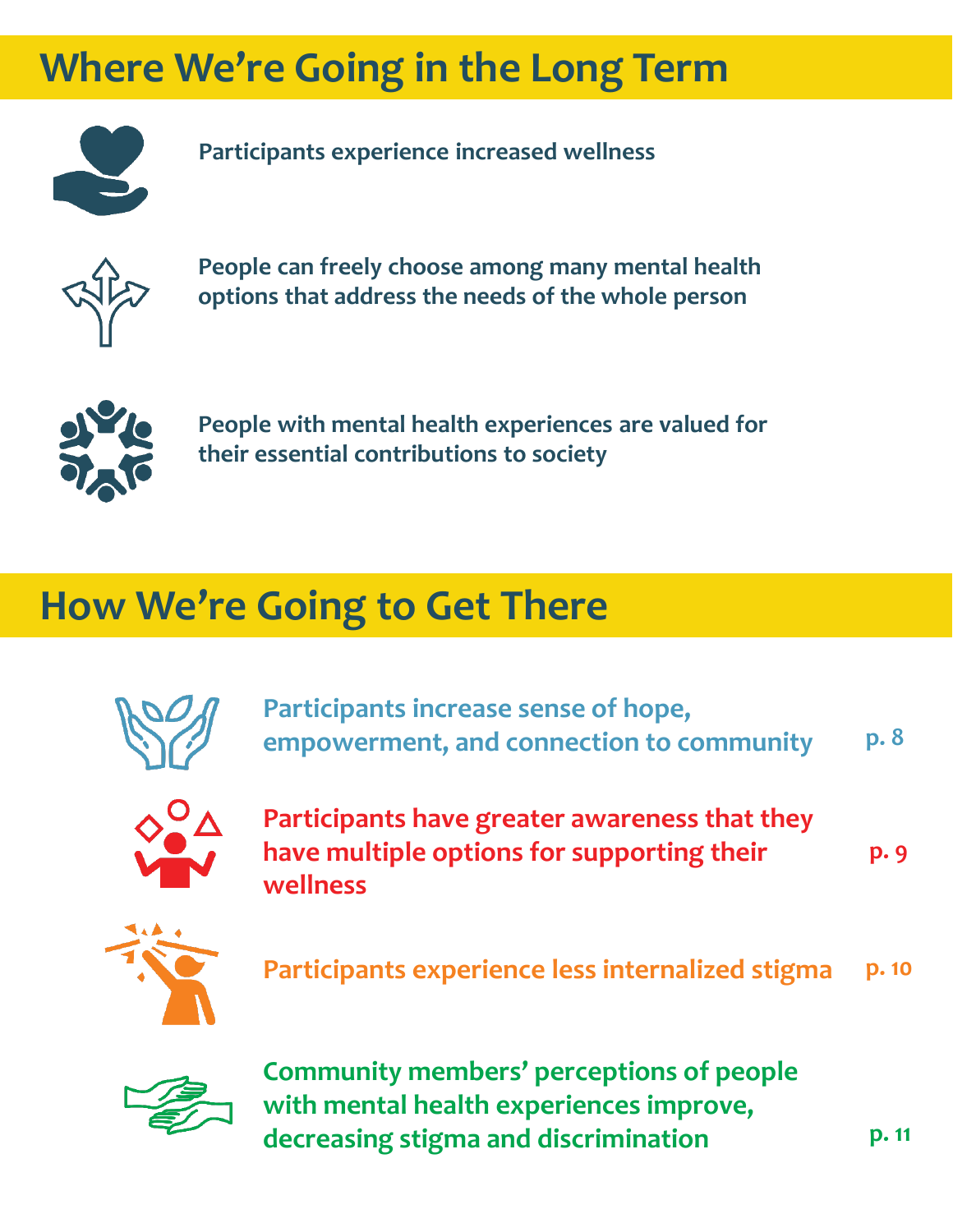*"PEERS has changed my life from isolation and depression most days to purpose, reconnection, and a life of having peer support. Thriving is happening to me and my family!"*

**Participants increase sense of hope, empowerment, and connection to community**

#### **How we do this**

**Peer support groups** are the core of our work. In 2018-19, we offered the following peer support groups:

- **Wellness Recovery Action Plan (WRAP®)**: Peers share stories, ideas and insights and come up with a personal plan for getting well and staying well.
- **Special Messages**: Peer support around hearing voices and receiving other messages that others don't.
- **Spirituality and Healing Arts**: Exploring the role of spirituality and art in mental health.
- **Tobacco Freedom**: Education and support for those who want to quit or use tobacco less.
- **Transition-Age Youth Mentee Groups**: Leadership development and wellness for young people.

**87%** of PEERS

participants reported that the group or workshop helped them

have **hope**.

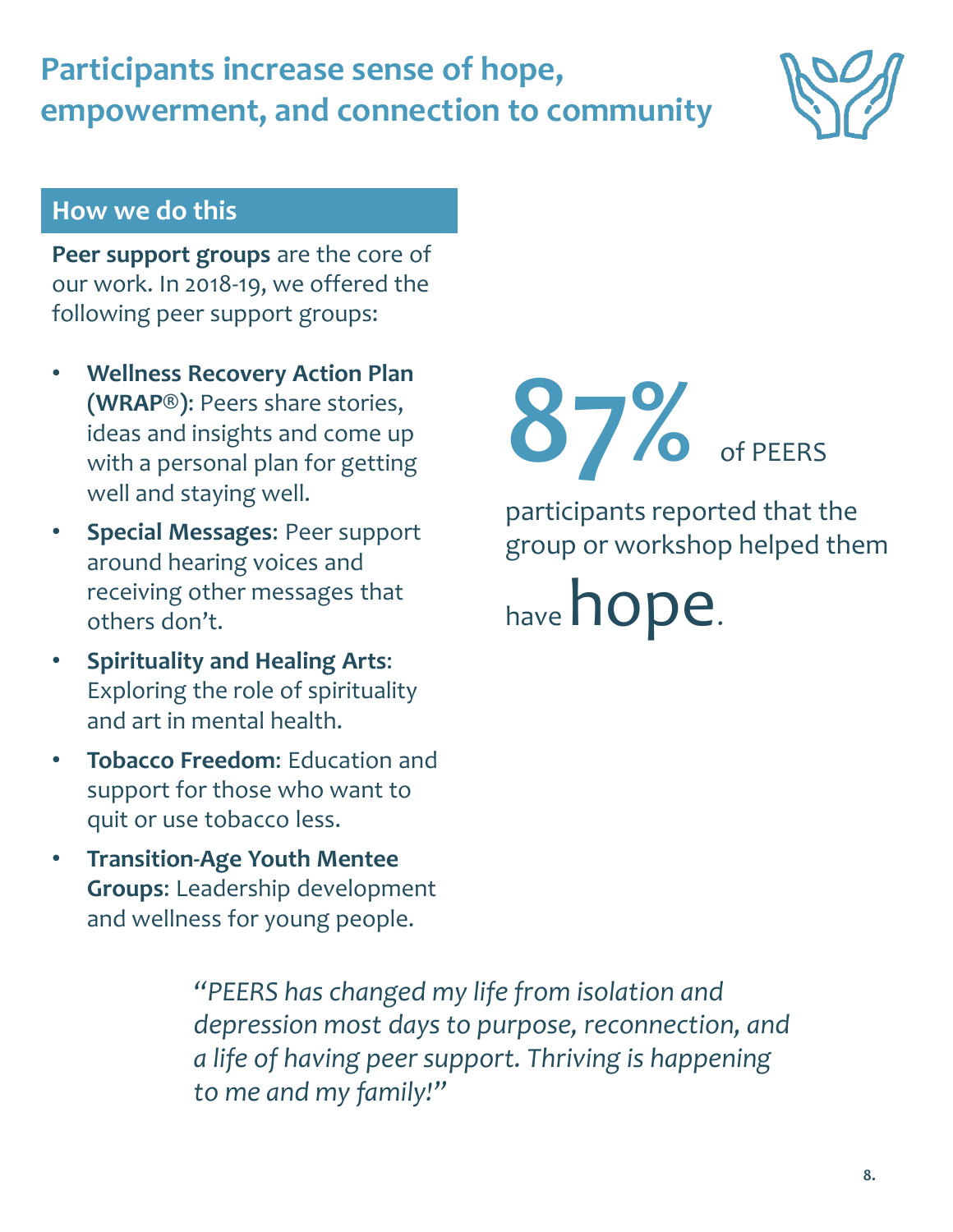### **Participants have greater awareness that they have multiple options for supporting their wellness**



#### **How we do this**

**Participants gain new information, skills, and tools** to support their wellness through PEERS programs. In 2018-19, we offered the following:

- **Peer support groups** (for details, see p. 8)
- **Transition-age youth wellness workshops**: Youth-developed workshops on multiple topics.
- **Other wellness workshops**: Presented where community members gather; topics included tobacco and mental health, wellness in the LGBTQ community, spirituality and peer support, and more.

**91%** of participants

see themselves **using what they learned** from PEERS in the future.

*"Needing someone to talk to is okay."*

*"I learned that opening up to people about your mental health can help you."*

*"Having an action plan to combat life's stressors is important."*

*"I've learned that I should have an active role at the table when discussing my wellness program."*

## **85% understand more**

about their mental health and wellness.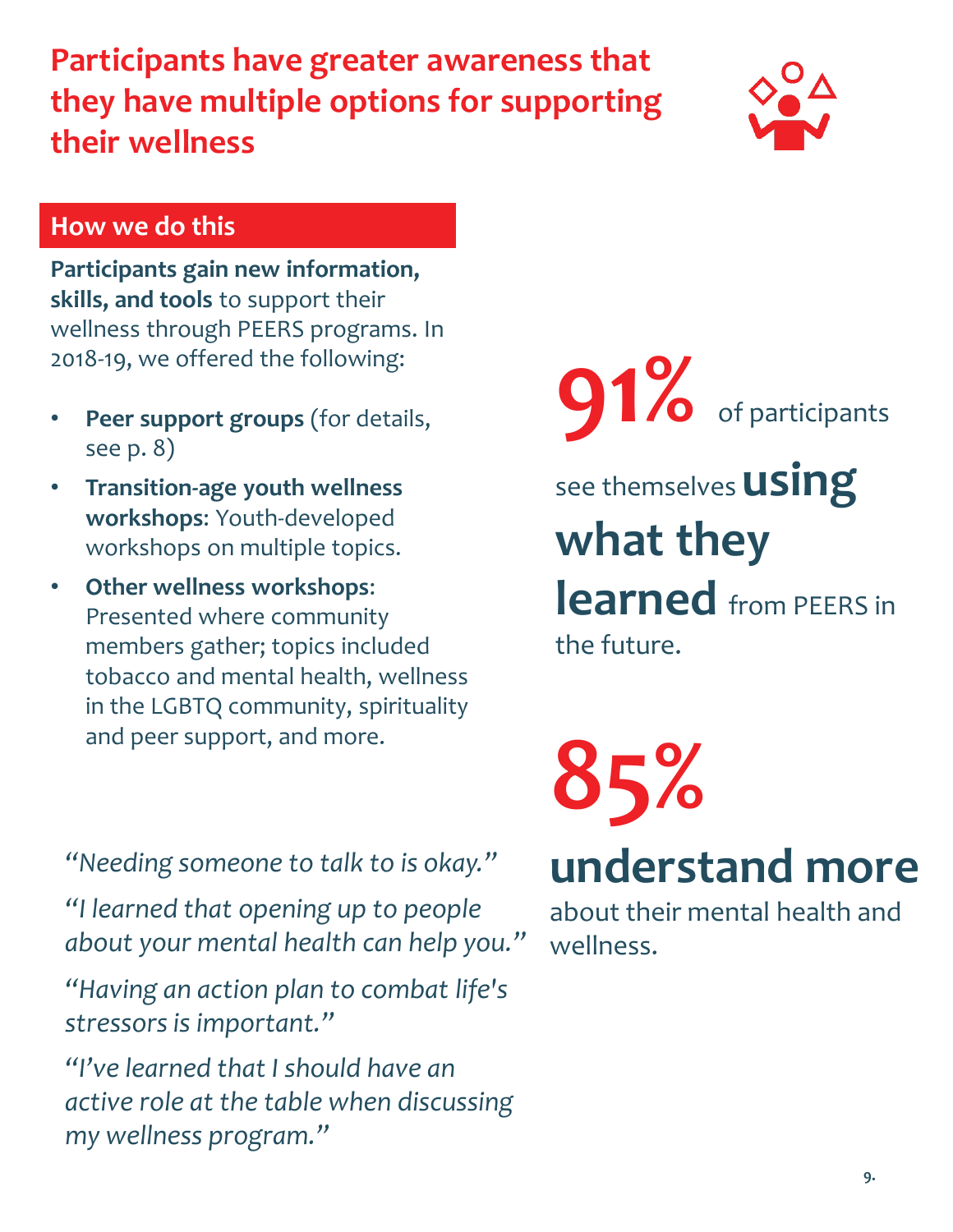### **Participants experience less internalized stigma**



#### **How we do this**

**Leadership development** among people with mental health challenges combats internalized stigma. In 2018- 19, PEERS offered the following:

- **Lift Every Voice and Speak**: Speakers' bureau members tell their stories in the community.
- **WRAP® Facilitator Training and Mentoring**: Certification and ongoing support for peers leading WRAP® groups.
- **Everyone Counts Campaign**: African American Action Team plans and leads anti-stigma efforts.
- **Transition-Age Youth Mentoring**: Youth learn to lead anti-stigma activities.

*"I learned that how you grew up can affect your mental health."*

*"I learned that I'm not crazy."*

*"Crisis can be a growth opportunity."*

*"We all have problems and no one is better than anyone."*

*"Learning about stigma has helped me to be non judgmental of others and myself."* **10.**

# **88%** of

participants reported that the group helped them feel that mental health challenges are

### **normal and common**.



they **feel better about themselves** as a

result of PEERS services.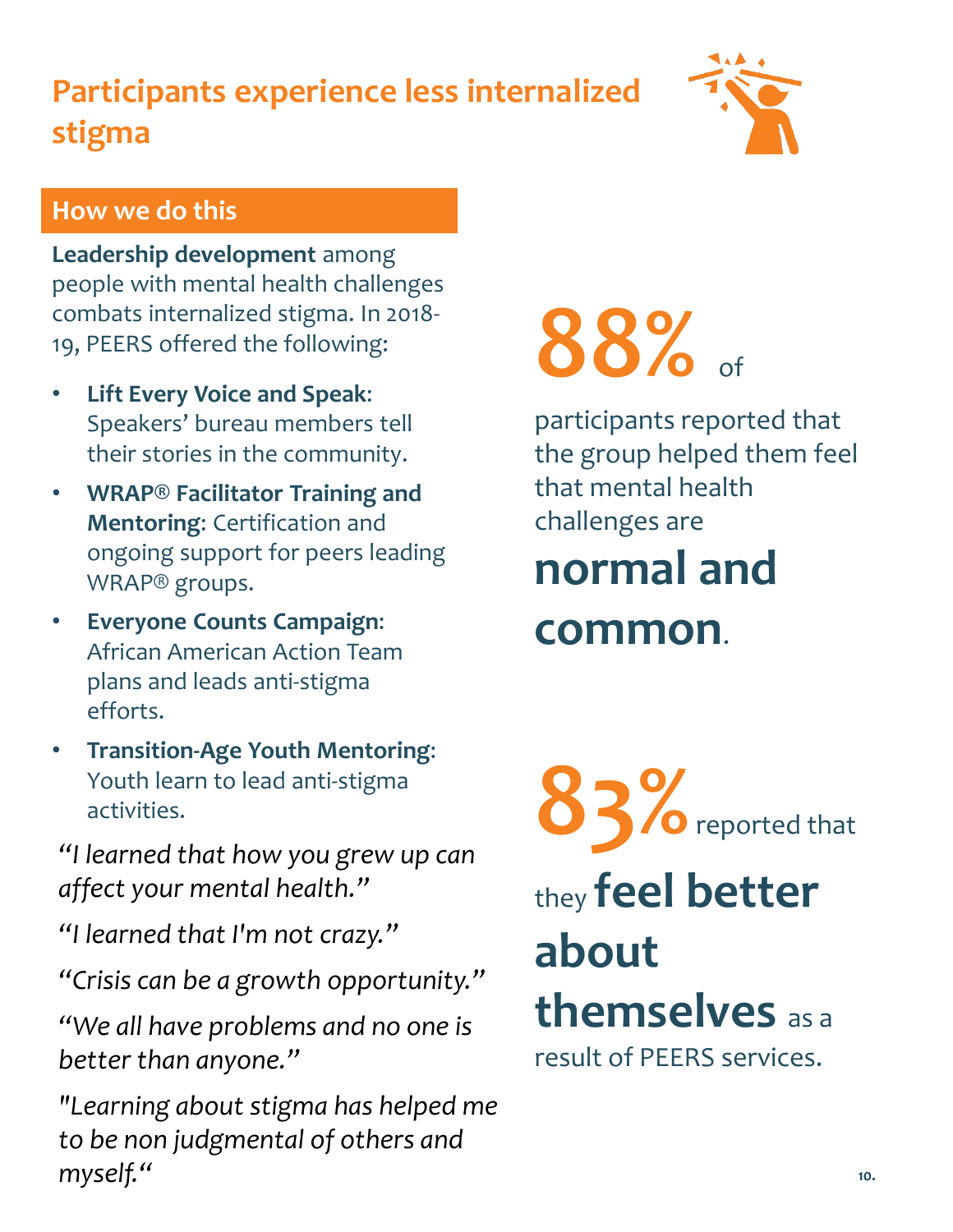**Community members' perceptions of people with mental health experiences improve, decreasing stigma and discrimination**



#### **How we do this**

**Positive images and stories** about people with mental health experiences help change community members' attitudes. In 2018-19, PEERS reached people in the following ways:

- **Lift Every Voice and Speak**: Speakers' bureau members tell their stories in the community.
- **Media**: Email blasts, blog posts, social media, and traditional media stories countering stigma.
- **Community Outreach**: Disseminating anti-stigma messages through visibility at community events.

**98%** of audience

members in speakers' bureau presentations reported that after the presentation, they feel people with mental health

experiences can **grow, change, and recover**.

*"I learned that everyone has a story."*

*"One can still have a great life even while dealing with mental health."*

*"Remember to just listen."*

*"I learned how strong people with mental health issues are."*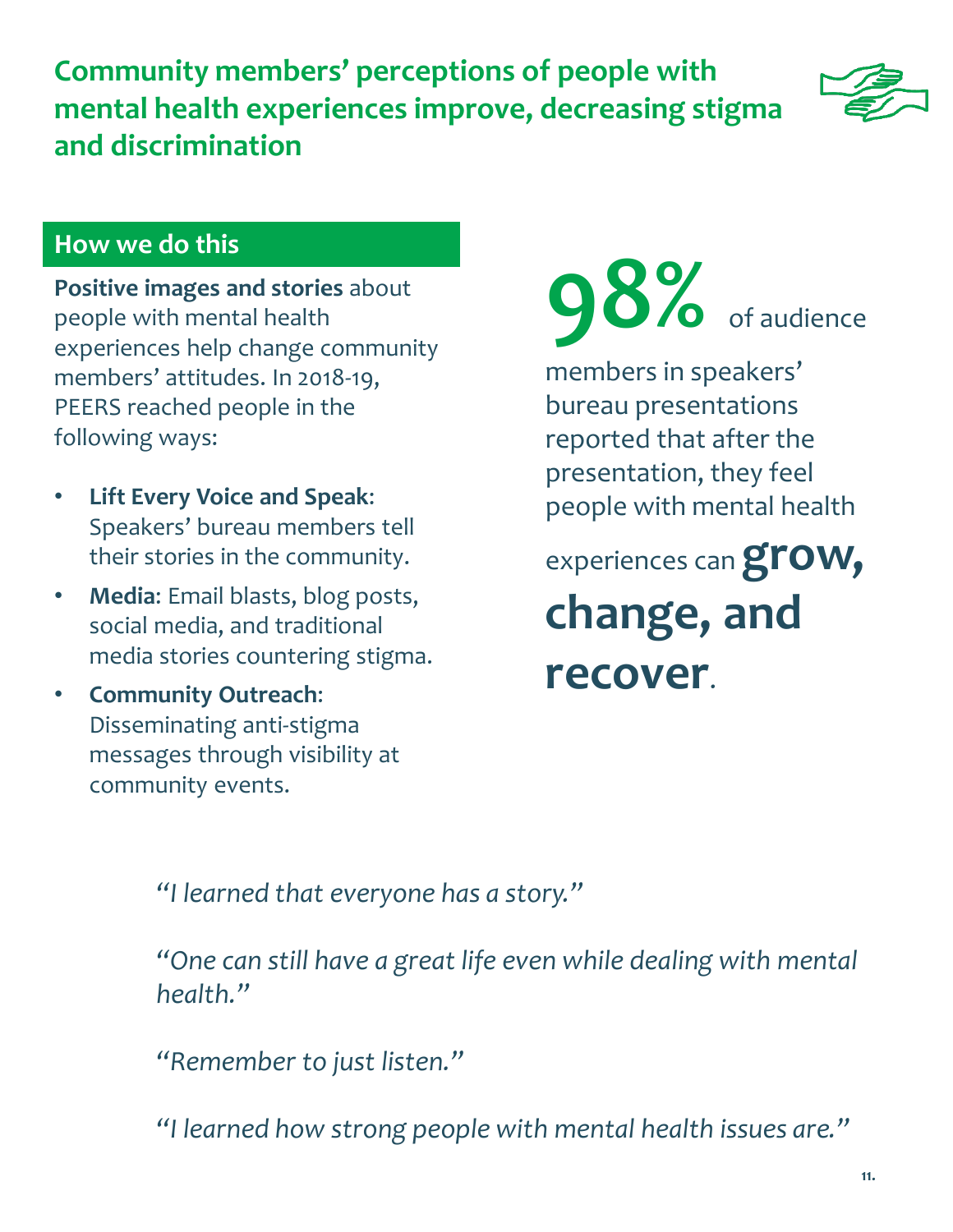### **2018-19 Snapshot: PEERS Staff as of Fall 2019**

### **21 Staff Members**

#### **All are consumers and/or family members of consumers**



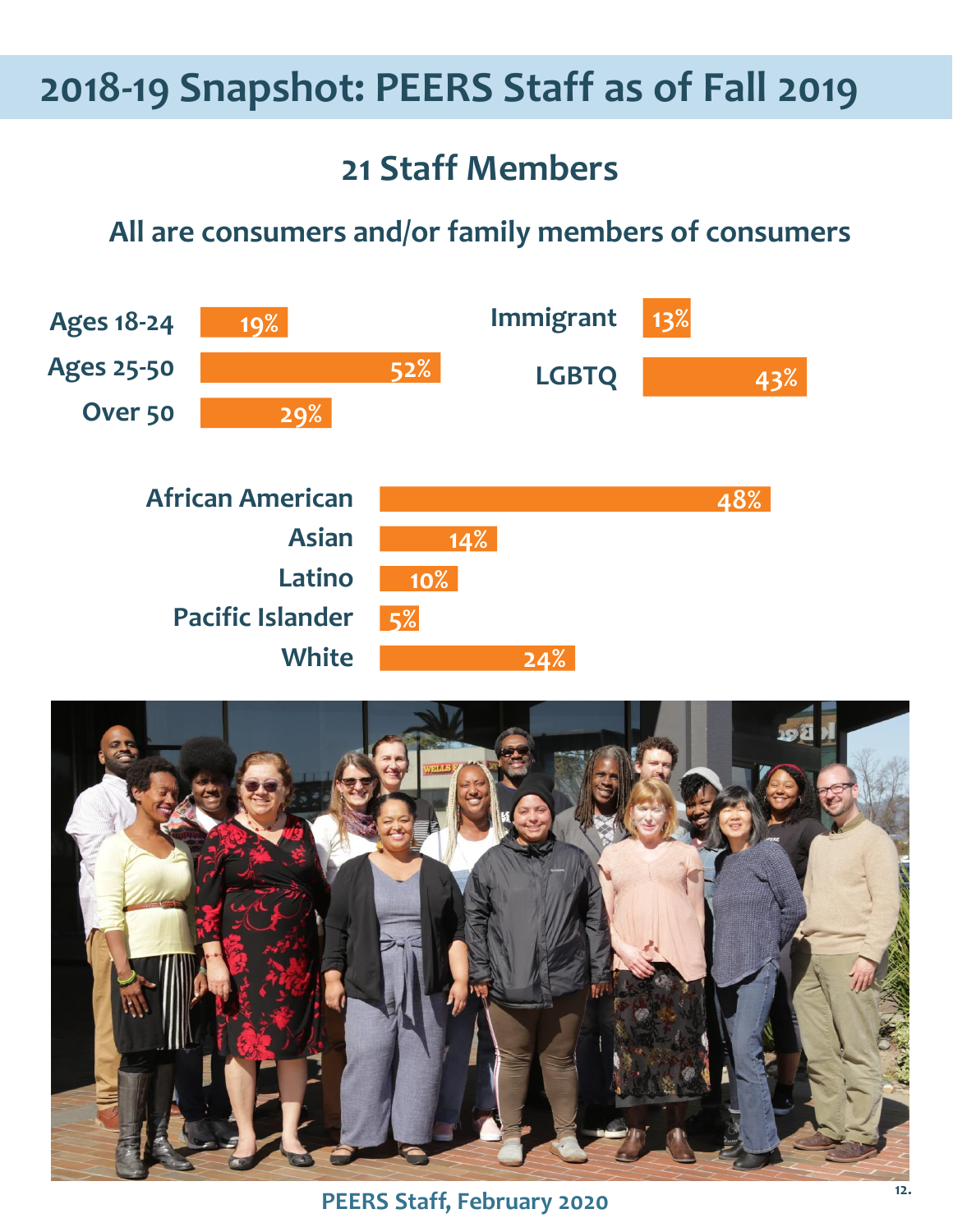### **Financial Statement**

#### **Statement of Financial Position**

|                                         | 2019      | 2018      |
|-----------------------------------------|-----------|-----------|
| <b>ASSETS</b>                           |           |           |
| <b>Current Assets</b>                   | \$625,354 | \$604,996 |
| <b>Fixed Assets</b>                     |           |           |
| Other Assets                            | \$9,503   | \$8,828   |
| <b>Total Assets</b>                     | \$634,857 | \$613,824 |
|                                         |           |           |
| <b>LIABILITIES AND NET ASSETS</b>       |           |           |
| Current Liabilities                     | \$143,881 | \$130,076 |
| Net Assets                              |           |           |
| With Donor Restrictions                 | \$490,976 | \$476,278 |
| <b>Without Donor Restrictions</b>       |           | \$7,470   |
| <b>Total Net Assets</b>                 | \$490,976 | \$483,748 |
| <b>Total Liabilities and Net Assets</b> | \$634,857 | \$613,824 |

#### **REVENUE: \$1,940,013**

- **Contracts: 88%**
- **Grants: 8%**
- **Fee-for-Service: 3%**
- **Donations: 1%**
- **Interest & Other Income: <1%**



#### **Statement of Activities**

|                                      | 2019        | 2018        |  |
|--------------------------------------|-------------|-------------|--|
| <b>REVENUE</b>                       |             |             |  |
| Contract Income                      | \$1,706,543 | \$1,617,889 |  |
| Grants                               | \$159,934   | \$23,448    |  |
| Fee-for-Service Income               | \$51,700    | \$73,529    |  |
| Donations                            | \$20,130    | \$3,535     |  |
| Interest & Other Income              | \$1,706     | \$405       |  |
| Net Assets Released from Restriction |             |             |  |
| <b>Total Revenue</b>                 | \$1,940,013 | \$1,718,806 |  |
| <b>EXPENSES</b>                      |             |             |  |
| <b>Program Services</b>              | \$1,456,013 | \$1,250,546 |  |
| <b>Administration and General</b>    | \$469,663   | \$444,904   |  |
| Fundraising                          | \$7,109     | \$4,068     |  |
| <b>Total Expenses</b>                | \$1,932,785 | \$1,700,058 |  |
| Net Assets, beginning of year        | \$483,748   | \$465,000   |  |
| Net Assets, end of year              | \$490,976   | \$483,748   |  |
| <b>Change in Net Assets</b>          | \$7,228     | \$18,748    |  |

#### **EXPENSES: \$1,932,785**

- **Programs: 75%**
- **Administration and General: 24%**
- **Fundraising: <1%**